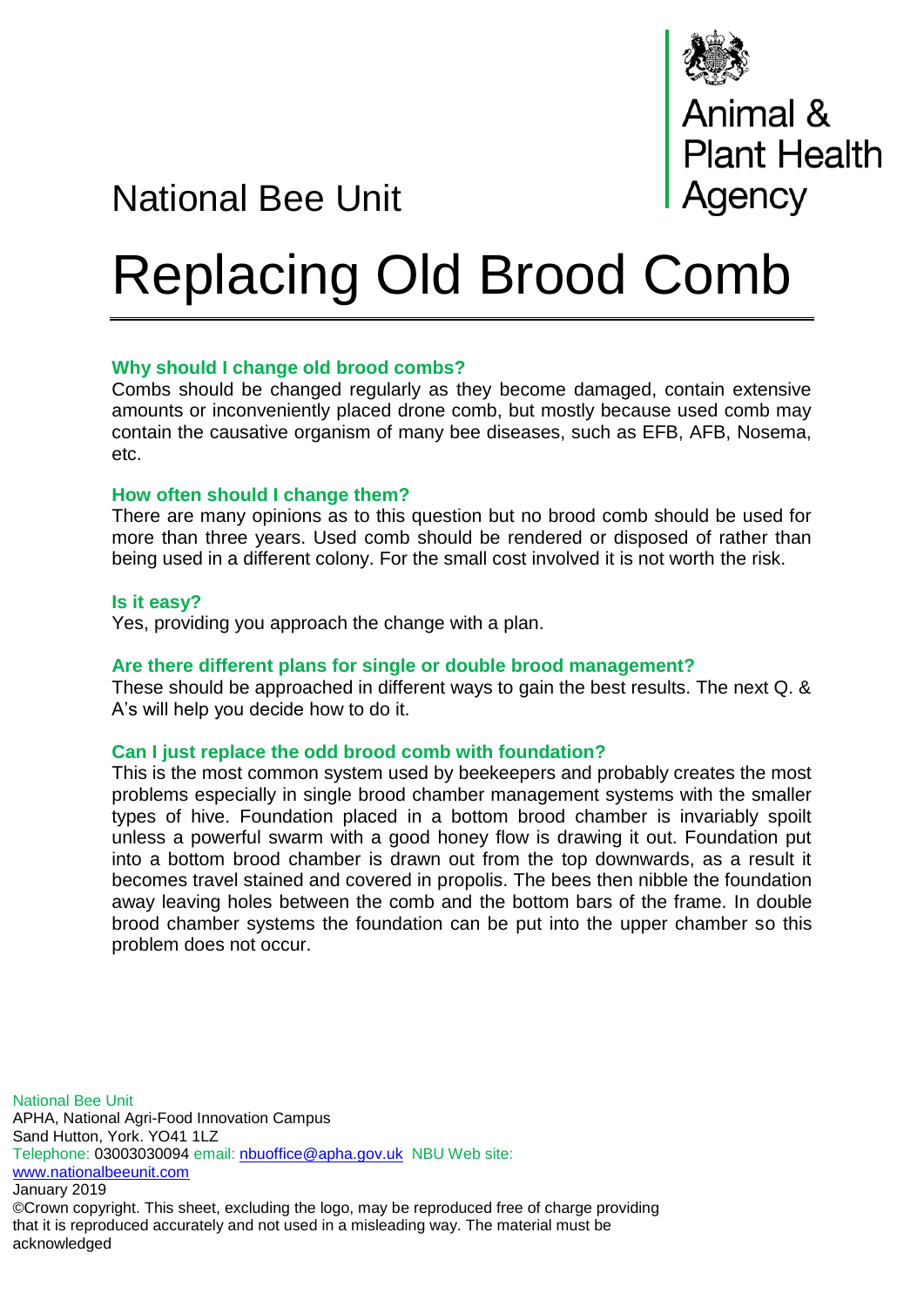## **What are the best systems?**

There are two easy and effective systems, these are:

- A. To replace old comb with prepared drawn comb and
- B. To perform a 'Bailey Comb Change'.

#### **How do I prepare drawn comb?**

This is only practical for the smaller types of brood chamber. A clean brood chamber is filled with frames of foundation and placed over a queen excluder during a honey flow. I.e. used as a super. When the combs have been drawn and filled with honey they can be carefully extracted and stored for use as replacement combs.

#### **How do I use these combs?**

Towards the end of the bee keeping season frames that you wish to replace are moved to the ends of the brood chamber. During winter these frames become free of brood so in early spring, before the colony is expanding rapidly, they can be removed and replaced with drawn combs. Use of foundation at this time is not possible, as without a honey flow or extensive feeding the bees will not draw it out. This exchange can take place on a warm day in March. Ensure that sufficient stores remain, if not feed the bees.

## **How do I perform a Bailey comb change?**

Prepare a clean brood chamber filled with frames of foundation. Place this chamber over the existing brood chamber. Unless there is a strong nectar flow feed with winter strength sugar syrup i.e. 1 Kg of sugar to 650ml of water. When the bees have drawn out some of the foundation, find the queen and place her on this comb. Put a queen excluder over the old brood chamber and under the new, thus trapping the queen in the upper chamber. If possible arrange a new hive entrance between the two brood boxes and close off the old. This helps to reduce the amount of pollen stored in the old lower combs. After three weeks, remove the old brood chamber. The brood will have hatched and the comb can then be rendered to recover the beeswax. This system is ideal for replacing all the combs at once and is best performed in early spring often, with clement weather, March is suitable, but remember to keep feeding so the bees can build comb.

National Bee Unit APHA, National Agri-Food Innovation Campus Sand Hutton, York. YO41 1LZ Telephone: 03003030094 email: [nbuoffice@apha.gov.uk](mailto:nbuoffice@apha.gov.uk) NBU Web site: [www.nationalbeeunit.com](http://www.nationalbeeunit.com/) January 2019 ©Crown copyright. This sheet, excluding the logo, may be reproduced free of charge providing that it is reproduced accurately and not used in a misleading way. The material must be acknowledged